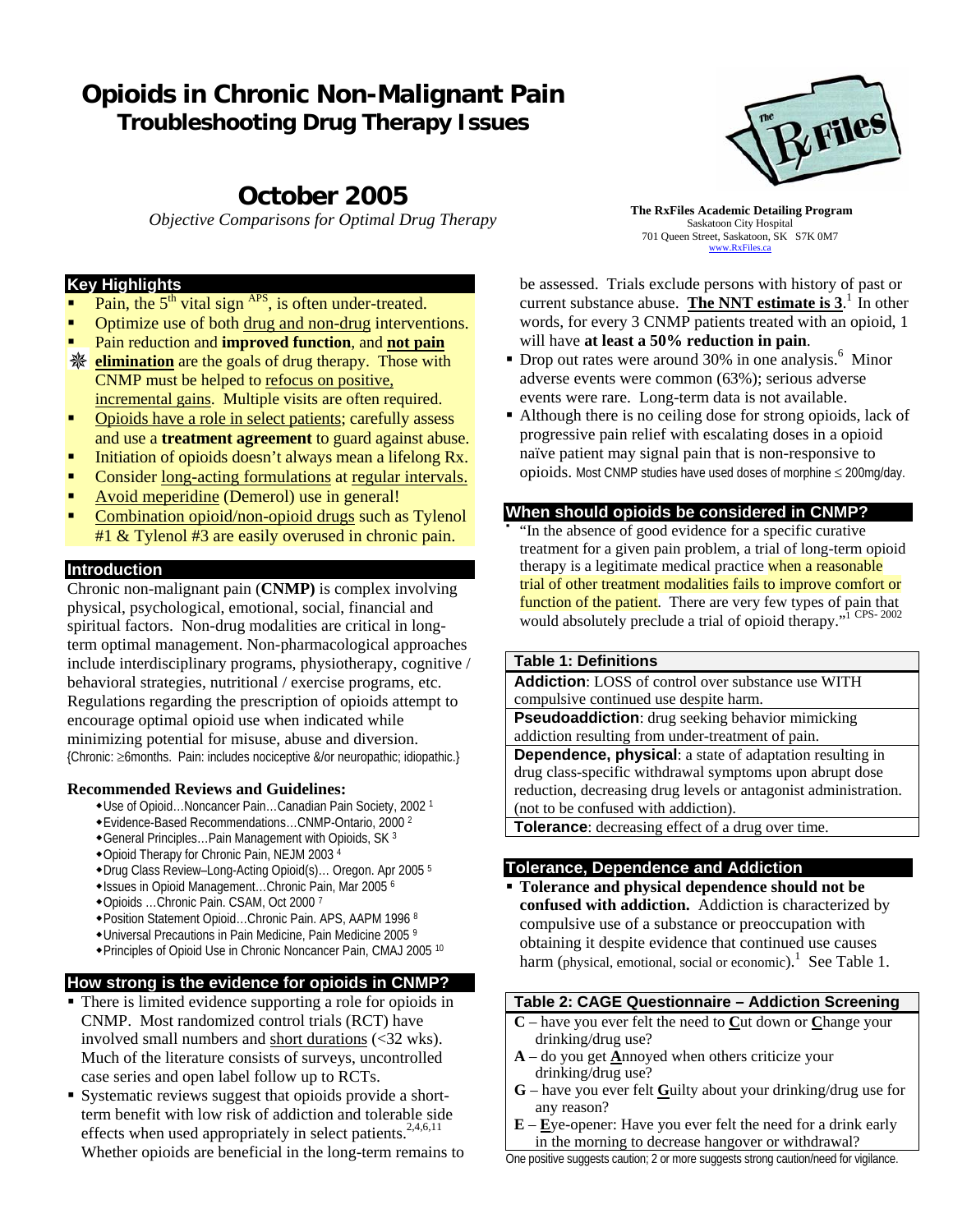**Assessment for risk of addiction is important.** ASK: "Have you or anyone in your family had problems with either alcohol or drugs?"Inquire into the quantity and frequency of alcohol or drug use to ensure it is within low risk parameters for the former, and as prescribed for the latter. The **CAGE Questionnaire** (see Table 2) is also useful. *History of* or *risk factors for* addiction is a complicating factor in pain management warranting comanagement with an addiction medicine specialist.

#### **Table 3: Universal Precautions in Pain Medicine <sup>8</sup>**

- 1. Make a Diagnosis with Appropriate Differential
- 2. Psychological Assessment Including Risk of Addictive Disorders (include discussion of urine drug testing) 3. Informed Consent
- 4. Treatment Agreement
- 5. Pre/Post-Intervention Assessment of Pain & Function
- 6. Appropriate Trial of Opioid Therapy +/- Adjunct Agents
- 7. Reassessment of Pain Score and Level of Function
- 8. Regularly Assess the "six A's" of Pain Medicine: Analgesia, Activity, Adverse effects, Affect, Aberrant behavior & Accurate medical records.
- 9. Periodically Review Pain Diagnosis and Comorbid Conditions, Including Addictive Disorders
- 10. Document Assessment, Discussions and Progress
- "**Universal Precautions in Pain Medicine**" is an approach to the assessment and management of chronic pain patients based on the assumption that one can not always determine who will become a problem user. Thus, it suggests a minimum level of care in assessing and managing risk. (See Table 3)

# **Preventing Abuse, Misuse and Diversion**

- **In pain patients without a history of substance abuse, prevalence of opioid addiction is thought to be low.** This issue is not well studied in CNMP. {Reported opioid addiction rates in CNMP range from  $3-19\%^{12}$
- **History of substance abuse** complicates but does not contradict use of opioids in CNMP; however consultation with a specialist in pain & addiction is recommended.
- In Saskatchewan, the Triplicate and/or the new **PIP** Rx programs are useful in identifying previous opioid usage.
- **Consider faxing prescriptions**; avoids alteration.
- **Dated Prescriptions**; notes expected duration of supply.
- **Treatment Agreements** provide a framework for abuse, misuse, diversion and addiction concerns by providing patient education, conveying treatment goals, encouraging patient adherence and proactively outlining how nonadherence will be handled. Patients at greater abuse risk, or with significant psychological component will require more structure / stricter boundaries in the agreement. See Appendix A or www.RxFiles.ca for sample / customizable form.

# **How can one handle a CNMP patient who tests the boundaries of a treatment agreement?**

This issue will inevitably arise when prescribing opioids in CNMP. For example, a patient may request just a few extra tablets, run out of drug early, or lose a prescription. If an agreement has previously been outlined and discussed, then the prescriber can note the issue, and respond accordingly. Options may include:

make an exception but consider tightening boundaries

- document and warn the patient that a  $2<sup>nd</sup>$  break in the agreement will result in:
	- o urine drug testing
	- o referral to addiction medicine
	- o discontinuation of opioid therapy
- discontinue opioid

# **Table 4: Red Flags – Aberrant Opioid Use** 4,13

## **Consider Discontinuation of Opioids / Specialist Referral**

- 1. Prescriptions from multiple physicians
- 2. Frequent visits to emergency room requesting opioids<br>3. Requests from patients from outside of local area
- Requests from patients from outside of local area
- 4. Stolen or modification of prescriptions
- 5. Extensive polypharmacy with CNS depressants and/or nonprescribed habituating substances
- 6. Forgery, selling, stealing, or using other persons medications; tampering with prescriptions.
- 7. Injecting oral or chewing LA formulations

#### **Reassess Regimen and/or Treatment Agreement**

- 1. Rapid escalation of dose in CNMP
- 2. Frequent excuses for running out of medication<br>3. Frequent loss of prescriptions and/or medication
- 3. Frequent loss of prescriptions and/or medications
- 4. Frequent changes of the opioid prescribed
- 5. Aversion to concurrent recommended treatments
- 6. Request for Brand-name versus generic product
- 7. Lack of request for adjunct analgesic refills
- 8. Unsanctioned noncompliance with the regimen
- 9. Missed follow-up visits

#### **Prescribing Considerations for Opioids in CNMP**

- Pain reduction, **improved function**, & **not pain elimination** are the goals of drug therapy.  ${A}$  pain score  $\leq 4/10$  may = success}
- Thorough, ongoing assessments & pain scoring are useful!
- Start at low-dose and titrate up gradually; "dose to effect"
- Be cautious in the elderly; *start low, go slow, but go*
- Remember neuropathic pain often requires higher doses
- Use the oral route when available
- *Round-the-clock dosing for round-the-clock pain.* Generally use long-acting and minimize use of short-acting opioids

 *"PRN dosing may not be appropriate for every patient. In some cases it promotes patient autonomy while allowing the lowest dose of opioids. In others, such as patients with poor impulse control or "at risk" substance abuse patients, it may lead to inappropriate dose escalation and undermine attempts to stabilize the medication regimen"*<sup>14</sup>

- Be aware of and prevent constipation (Table 6)
- Assess risk for nausea; provide antinauseant as needed
- Consider using a treatment agreement (patient contract)
- Document (assessment, drug trials, discussions, treatment plan, informed consent and/or treatment agreement)
- Ensure non-opioid therapies used when indicated for specific types of pain (see RxFiles Q&A Supplement: Pain – CNMP – Pharmacological Considerations *–* Table 1)
- **Ensure psychosocial, behavioral and physical exercise** aspects of pain are dealt with concomitantly as opioid therapy alone may reinforce abnormal pain behavior
- Adjust drug regimens to find the optimal balance between pain relief, function and side effects. {↓ sedative/alcohol use}
- Be aware that CNMP patients require higher doses of postoperative opioids, and experience fewer adverse effects<sup>15</sup>
- Some patients will improve when taken off opioids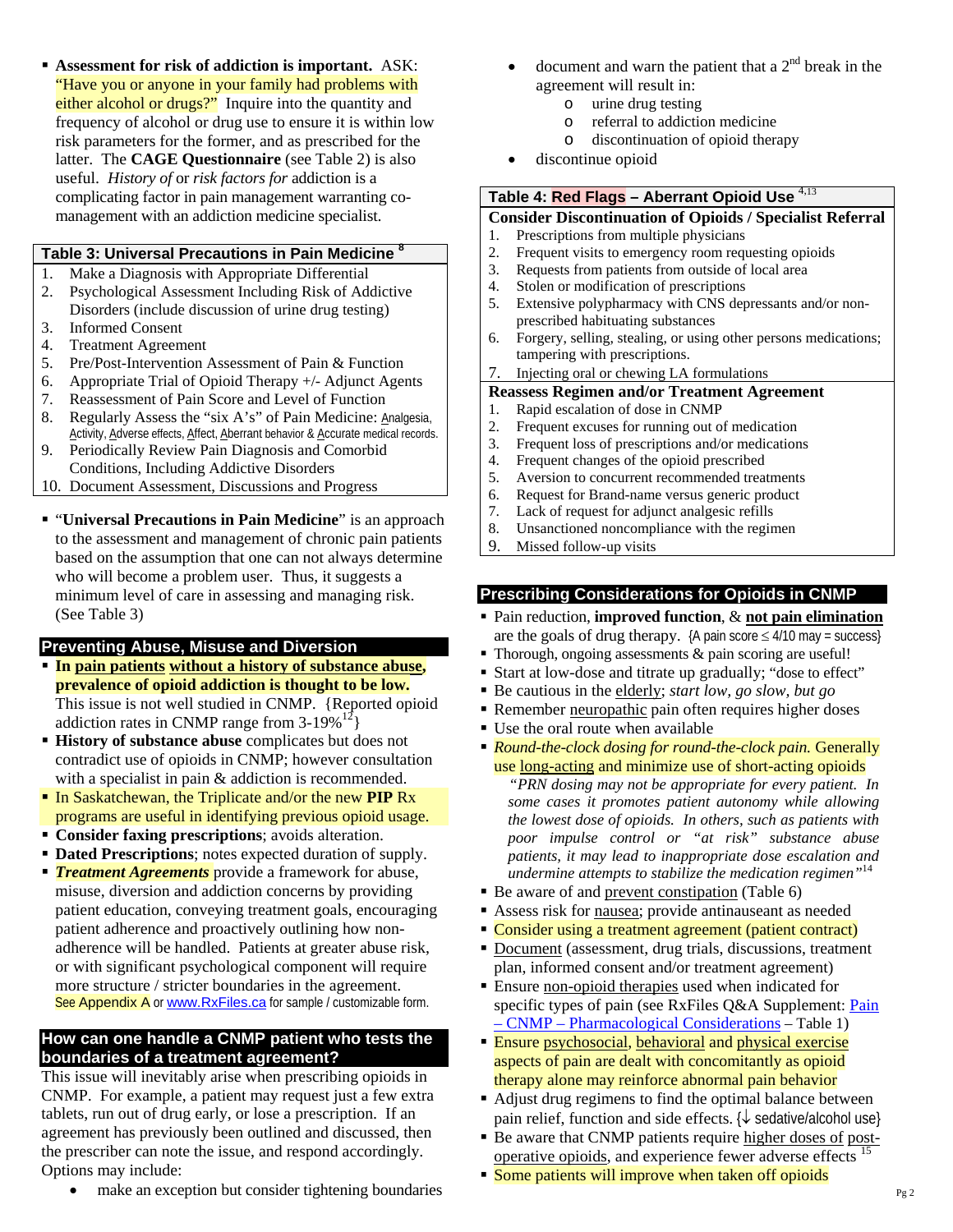## **Long-acting opioids vs Short-acting opioids**

- **Long-acting regular opioids offer several advantages:** 
	- encourages patient compliance
	- allows tolerance to side effects (e.g. cognitive)
	- discourages the psychological dependence on opioids, often seen with short-acting PRN based regimens
- Short-acting opioids are useful for initial dose titration and in select patients prior to activities likely to worsen pain. Breakthrough "PRN" opioids may be suitable during the titration phase and in patients with flare-ups; however since some patients never obtain total relief, over-reliance on short-acting PRN opioids is common; minimize use. {Chronic use of short-acting agents ≥2x/day, convert to long-acting.}
- Be aware of the injection drug users' preferences in your community and avoid those frequently diverted to the street (e.g. MS Contin, Dilaudid, OxyContin) in those at high risk or whose safety and security is in question. {Kadian may be more difficult to abuse; generic hydromorphone often has a lower street value}

# **Options for Apparent Tolerance to an Opioid**

- If opioid is otherwise well tolerated, one may increase the dosage and monitor for increased effect
- If side effects develop, **opioid rotation strategies** may be effective although evidence is lacking.<sup>16</sup> Switching to  $\frac{1}{2}$  -**¾** of the usual equivalent dose of another opioid is recommended to allow for incomplete cross-tolerance.
- Adding or modifying adjunct agents may also be effective, depending on the pain condition treated.

# **What Role does Methadone have in CNMP?**

Methadone may be useful in opioid rotation strategies. Its potential but unproven NMDA antagonist effect may have benefits in neuropathic pain.<sup>18</sup> It may be particularly useful in patients who have concomitant pain and addiction conditions.19,20 Due to **risks** associated with its **long halflife** a special authorization to prescribe is required in SK (List available from the College of Physicians and Surgeons of SK; SK drug plan covers for palliative pain use only.)

# **Why Avoid Meperidine (DEMEROL) in CNMP? ISMP 21**

- Its very **short duration** results in early recurrence of pain, need for frequent dosing, and increased abuse potential
- Normeperidine, a **toxic metabolite** may accumulate with chronic use causing delirium, seizures and myoclonic jerks.
- The oral formulation has very poor absorption.
- Evidence does not support any advantage in pancreatitis  $^{22}$
- $\blacksquare$  RQHR <sub>Regina</sub> recently removed oral form from formulary
- {Anileridine (LERITINE) has similar disadvantages}

# **Problems with Combination Drugs (e.g. Tylenol #3)**

Due to the nature of chronic pain, it is not uncommon to see overuse of combination products. Their short duration of action and low potency makes them poor long-term choices. Risk of acetaminophen toxicity increases with excessive single doses or chronic use of usual high doses. In addition, psychological dependence is reinforced by the frequent use.

- $\blacksquare$  Minimize reliance on opioid/acetaminophen (e.g. Tylenol #3, Tramacet) combination products in the long-term treatment plan.
- Ensure daily dose of acetaminophen does not exceed 4g (some literature suggests limiting chronic use to 2.4-3.2g/d)
- Assess for overuse of OTC combinations (e.g. Tylenol #1)

# **Dose Dumping - Long-acting Formulations & Alcohol**

 The potential for "dose dumping" with long-acting opioids, especially once-daily formulations, should be considered and patients cautioned to take only with water. {PALLADONE, a once-daily long acting formulation of hydromorphone, was recently removed from the US market because it was found to have peak concentrations up to 6X greater when given with **alcohol** compared to water.23}

# **Transdermal Fentanyl (DURAGESIC) – Cautions**

- Although potency can vary widely, 25mcg/hr fentanyl patch is roughly equivalent to 90mg/day oral morphine. This high potency has caused serious life-threatening toxicity, especially in opioid naïve patients, and kids  $\leq$ 18yrs.<sup>24,25</sup> {Patients with poor response to codeine e.g. Tylenol #3 or tramadol may be non-metabolizers and considered opioid naïve.}
- Any adverse events or overdose effect is prolonged due to the long-acting reservoir of drug in the skin. Corticosteroid sprays, may be useful to reduce skin irritation.  $e.g.$  Flovent topically
- Rate of absorption is much more rapid with heat (e.g. hot tubs, heat blankets, exercise, fever). This can increase risk of toxicity and/or shorten duration of patch effectiveness.
- Delayed effect of any dosage changes limit the usefulness of this agent in individuals with frequent variations in their pain intensity. Due to the time required for plasma concentrations to stabilize, dosage adjustments should not be made any more frequently than q3-6days.
- Patients who abuse DURAGESIC may do so by leaving on extra patches, chewing them or making teas. This can be "contained" by having the patient exchange patches at the pharmacy every 3 days.

# **Opioid Withdrawal <sup>6</sup>**

- Gradual withdrawal of opioids will minimize the sympathetic rebound that otherwise occurs (see Table 5); wean the daily dose by up to 10-20% per day or taper opioids over several weeks to minimize withdrawal.
- Clonidine may be used in abrupt discontinuation:
	- 5-15mcg/kg/day in divided doses **x 7-14** days, then taper {e.g. 0.1mg TID & 0.2mg HS x2wks, then taper over 2wks}
	- monitor for withdrawal and orthostatic hypotension
	- taper clonidine to avoid rebound hypertension
- Patients with strong addiction history or risk require special consideration and management by a specialist.

| <b>Table 5: Opioid Toxicity vs Withdrawal</b> |                                       |  |
|-----------------------------------------------|---------------------------------------|--|
| <b>Opioid Toxicity</b>                        | <b>Opioid Withdrawal {flu-like}</b>   |  |
| •Confusion, agitation, visual                 | *opioid craving, anxiety,             |  |
| defects, vivid dreams or                      | restlessness, yawning,                |  |
| nightmares, hallucinations,                   | perspiration, lacrimation,            |  |
| myclonic jerk                                 | rhinorrhea, insomnia, mydriasis,      |  |
| • Severe, acute: respiratory                  | piloerection, tremors, hot / cold     |  |
| depression; sudden severe                     | flashes, hypertension, tachycadia,    |  |
| sedation (reversed by                         | fever, tachypnea, vomiting,           |  |
| naloxone)                                     | diarrhea, muscle aches                |  |
|                                               | • unpleasant but not life-threatening |  |

**We would like to acknowledge the following contributors and reviewers**), Dr. A. Chakravarti (SHR-Anaesthesia/Chronic Pain Centre), Dr. P. Butt (SHR-Family Medicine/Methadone Clinic), Dr. K. Stakiw (SHR-PallCare), Dr. B. Bernacki (SHR-Rehab), Dr. K. Shaw (CPSS), Dr. F. Remillard (U. of S., C. of Pharmacy), Dr. T. Laubscher (SHR-Family Medicine), Dr. P. Harris (Regina); Dr. M. Montbriand (Regina), M. Lawrence (RQHR-Pharmacy), S. Poulin (RQHR-Pharmacy), Dr. M. Lang (RQHR-Anaesthesia), Dr. J. Leszczynski (SHR-Rehab) & the RxFiles Advisory Committee. *L. Regier* BSP, BA, *B. Jensen* BSP

**DISCLAIMER:** The content of this newsletter represents the research, experience and ophions of the authors and not the Board or Administration of Saskatoon<br>Heath Region (SHR), Neither the authors nor Saskatoon Health Regi nation contained nerein with other sources.<br>**Copyright 2005 – RxFiles, Saskatoon Health Region (SHR) www.RxFiles.ca**